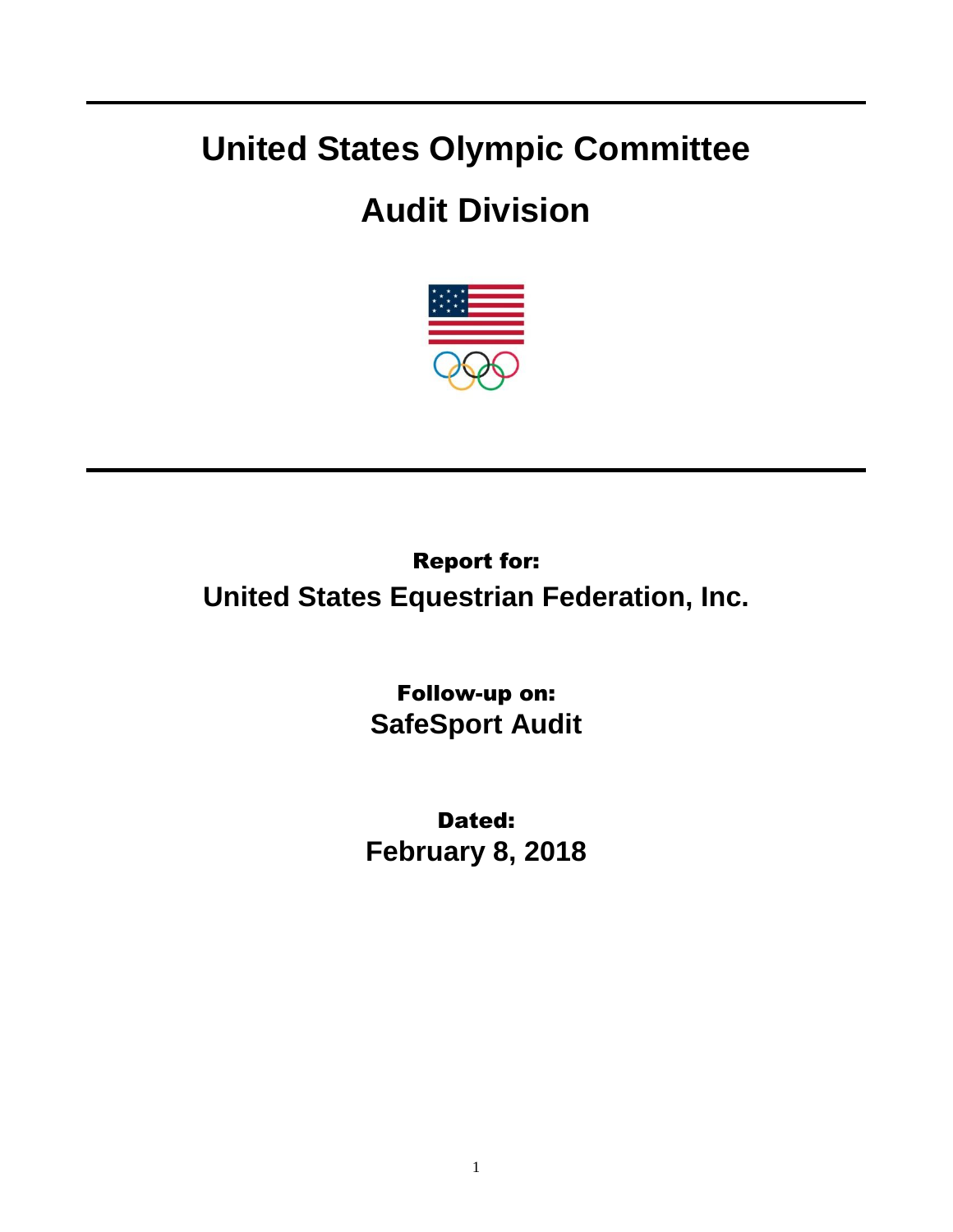UNITED STATES OLYMPIC COMMITTEE 1 Olympic Plaza Colorado Springs, CO 80909



February 8, 2018

William J. Moroney Chief Executive Officer United States Equestrian Federation, Inc.

Dear Bill,

During the second and third quarter of 2017, Baker Tilly Virchow Krause (Baker Tilly) performed a SafeSport audit of the United States Equestrian Federation, Inc. (the "Federation"). The purpose of the follow-up review is to report on the status of recommendation from the SafeSport audit of the Federation dated October 2017. Our methodology was limited to communication with the Federation and a review of various policies provided by the organization. The Audit Division did not perform additional audit work to verify action was taken. However, SafeSport will continue to be tested during the routine audit process.

The review found that the recommendation was implemented and is considered closed. Overall, the Federation was prompt to implement the recommendation made in the SafeSport audit.

We thank you and your staff for assisting in the follow-up review.

Sincerely,

fit Julle

Bridget Toelle, CPA, CIA Ellen Senf Senior Director, Audit Staff Auditor

Ellen A Senf

cc: Scott Blackmun Murray Kessler Rick Adams Sonja Keating Gary Johansen Chris McCleary